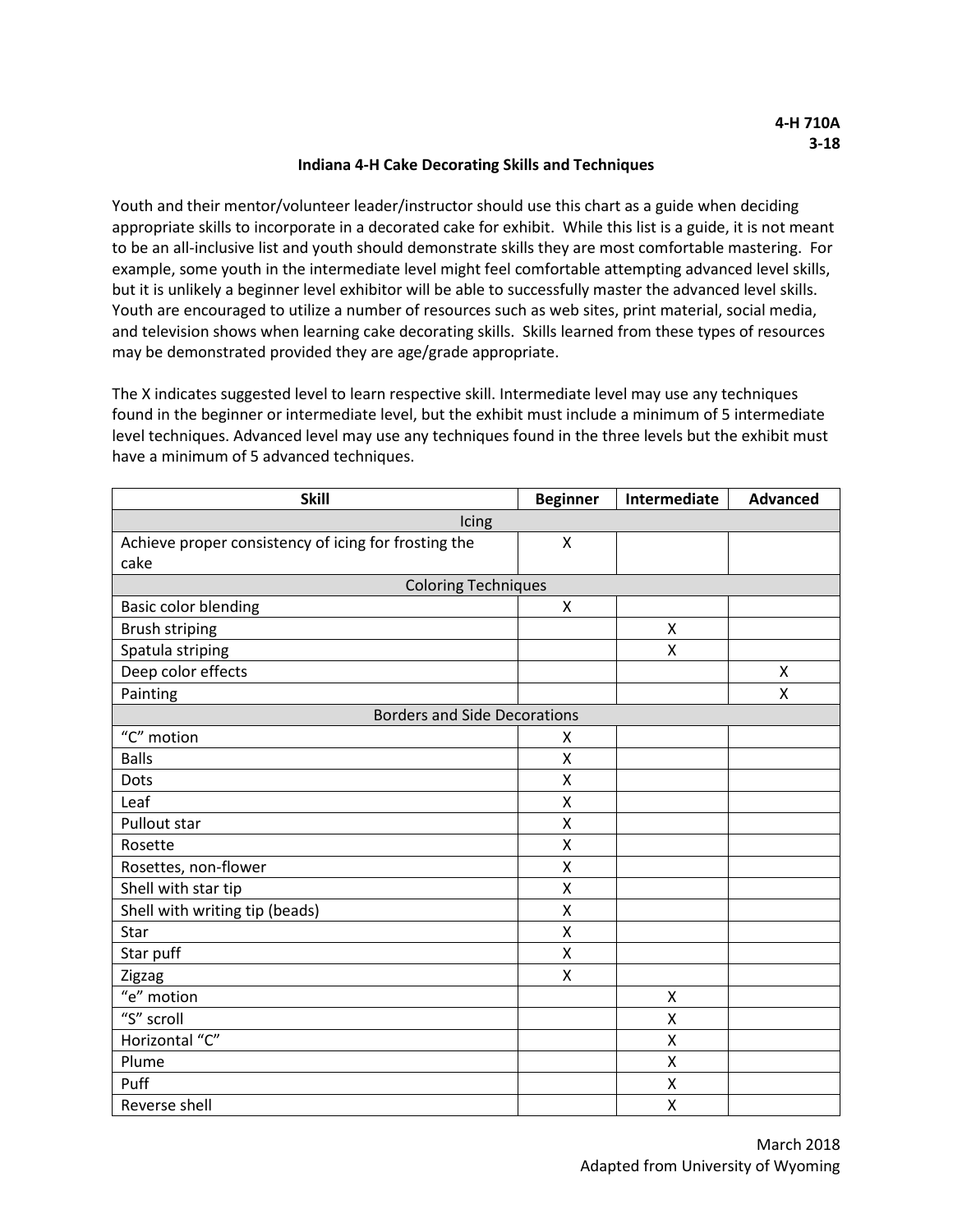| Ribbon                                          |                         | Χ |   |
|-------------------------------------------------|-------------------------|---|---|
| Rope                                            |                         | Χ |   |
| Ruffle                                          |                         | X |   |
| Zigzag puff                                     |                         | X |   |
| <b>Combination Borders and Side Decorations</b> |                         |   |   |
| Leaf and drop flower                            | Χ                       |   |   |
| Rosette and star                                | Χ                       |   |   |
| Shell and flute                                 | X                       |   |   |
| "S" scroll and drop flower                      |                         | Χ |   |
| Dot and heart                                   |                         | X |   |
| Puff and drop flower                            |                         | Χ |   |
| Shell puff and ruffle or zigzag                 |                         | X |   |
| Basket weave                                    |                         | Χ | X |
| Bow trimmed strings                             |                         |   | Χ |
| Crown                                           |                         |   | X |
| Drop strings                                    |                         |   | Χ |
| Fleur-de-lis                                    |                         |   | X |
| Flower and vine                                 |                         |   | X |
| Lambeth method                                  |                         |   | Χ |
| Ribbon and ball fringe                          |                         |   | Χ |
| Ribbon swag                                     |                         |   | X |
| Shirred ribbon and shell                        |                         |   | Χ |
| <b>String lace</b>                              |                         |   | Χ |
| Triple drop strings                             |                         |   | X |
| Zigzag garland and ruffle                       |                         |   | X |
| Leaves                                          |                         |   |   |
| Holly                                           | Χ                       | X |   |
| Plain leaf                                      | $\mathsf{\overline{X}}$ | X |   |
| <b>Ruffled leaf</b>                             | X                       | X |   |
| Stand up leaf                                   | Χ                       | X |   |
| Violet leaf                                     |                         | X |   |
| Flowers                                         |                         |   |   |
| Drop flowers, one squeeze star                  | Χ                       |   |   |
| Drop flowers, swirl                             | $\pmb{\mathsf{X}}$      |   |   |
| Free hand (star tip)                            | Χ                       |   |   |
| Rosette                                         | Χ                       |   |   |
| Rosette with star center                        | $\pmb{\mathsf{X}}$      |   |   |
| Star puffs                                      | $\pmb{\mathsf{X}}$      |   |   |
| <b>Stars</b>                                    | Χ                       |   |   |
| Variety (writing tip)                           | Χ                       |   |   |
| Rosebud                                         | Χ                       | Χ |   |
| Sweet pea                                       | X                       | Χ |   |
| <b>Bleeding heart</b>                           |                         | Χ |   |
| Half carnation                                  |                         | Χ |   |
| Half rose                                       |                         | Χ |   |
| Lilly of the valley                             |                         | X |   |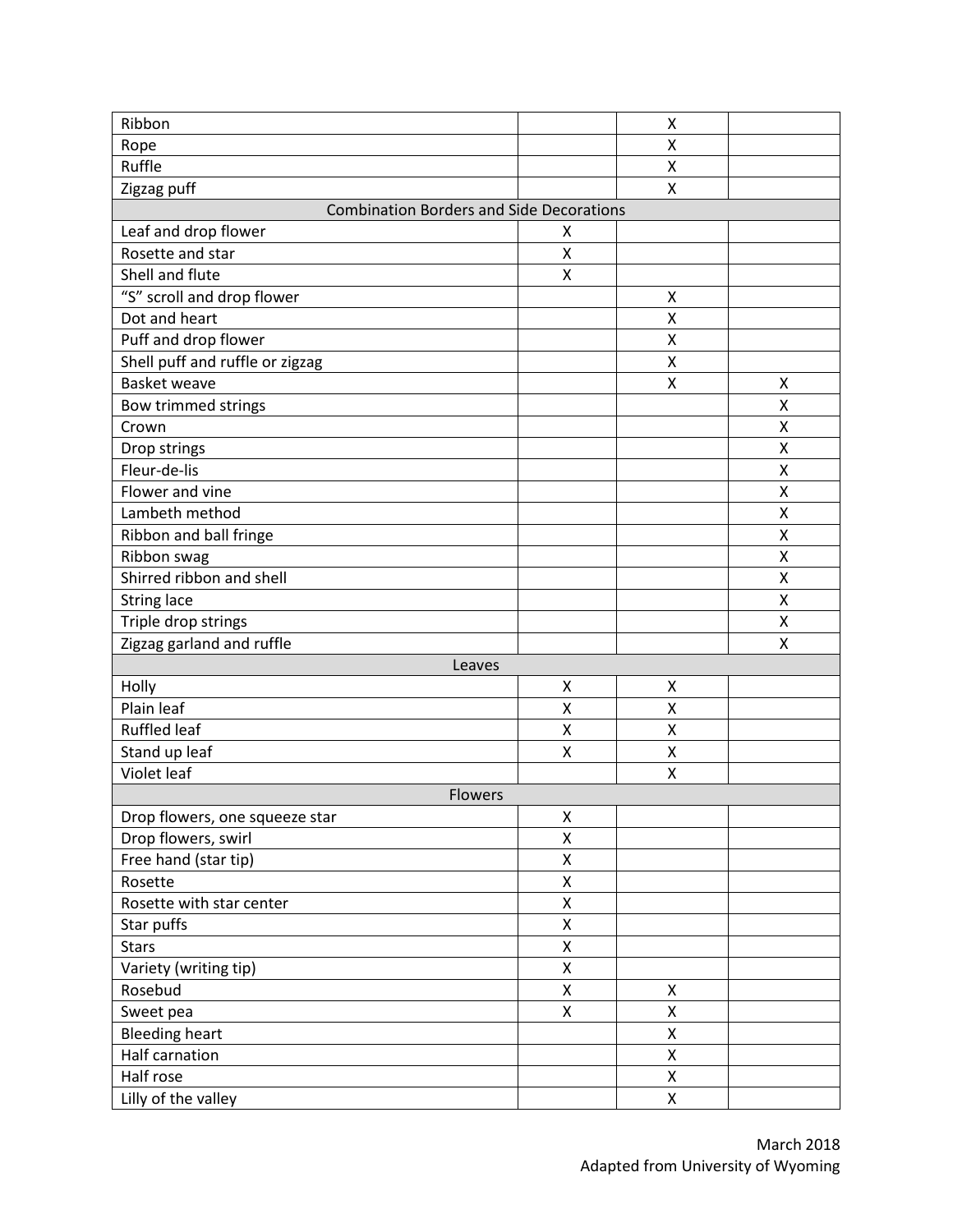| Other flat surface flowers                   |   | Χ                  |                    |
|----------------------------------------------|---|--------------------|--------------------|
| Apple blossom                                |   | Χ                  | X                  |
| Aster                                        |   | $\pmb{\mathsf{X}}$ | Χ                  |
| <b>Bachelor button</b>                       |   | $\pmb{\mathsf{X}}$ | $\pmb{\mathsf{X}}$ |
| Brown-eyed susan - daisy variation           |   | X                  | X                  |
| Chrysanthemum                                |   | $\pmb{\mathsf{X}}$ | X                  |
| Daffodil and jonquil                         |   | Χ                  | Χ                  |
| Daisy                                        |   | Χ                  | Χ                  |
| Dogwood                                      |   | X                  | X                  |
| Forget-me-not                                |   | Χ                  | X                  |
| <b>Full carnation</b>                        |   | X                  | Χ                  |
| Narcissus                                    |   | X                  | X                  |
| Pansy                                        |   | Χ                  | Χ                  |
| Poinsettia                                   |   | X                  | Χ                  |
| Poppy                                        |   | X                  | $\pmb{\mathsf{X}}$ |
| Rose                                         |   | X                  | $\pmb{\mathsf{X}}$ |
| Sunflower                                    |   | Χ                  | X                  |
| Violet                                       |   | X                  | X                  |
| Wild rose                                    |   | Χ                  | Χ                  |
| Other flat flower nail                       |   | Χ                  | X                  |
| Bluebell                                     |   |                    | Χ                  |
| California poppy                             |   |                    | X                  |
| Easter lily                                  |   |                    | X                  |
| Morning glory                                |   |                    | Χ                  |
| Nasturtium                                   |   |                    | X                  |
| Petunia                                      |   |                    | X                  |
| Other lily nail flowers                      |   |                    | Χ                  |
| Lettering                                    |   |                    |                    |
| Dots                                         | Χ |                    |                    |
| Lettering forms - fill in with dots or lines | X | $\pmb{\mathsf{X}}$ |                    |
| Printing                                     | Χ | Χ                  | X                  |
| Script (cursive)                             |   | $\pmb{\mathsf{X}}$ | Χ                  |
| <b>Special Effects</b>                       |   |                    |                    |
| Combing                                      | X |                    |                    |
| Grass, fur or hair                           | Χ | X                  |                    |
| Outline and fill in                          | X |                    |                    |
| Paper pattern                                | X |                    |                    |
| <b>Stencil applications</b>                  | Χ | X                  |                    |
| Color flow                                   |   | Χ                  |                    |
| Comelli lace                                 |   | Χ                  |                    |
| Figure piping                                |   | X                  |                    |
| Haystacks                                    |   | Χ                  |                    |
| Lattice design                               |   | $\pmb{\mathsf{X}}$ |                    |
| Pine cones                                   |   | X                  |                    |
| Pine needles and cat whiskers                |   | X                  |                    |
| Royal icing lace                             |   | Χ                  |                    |